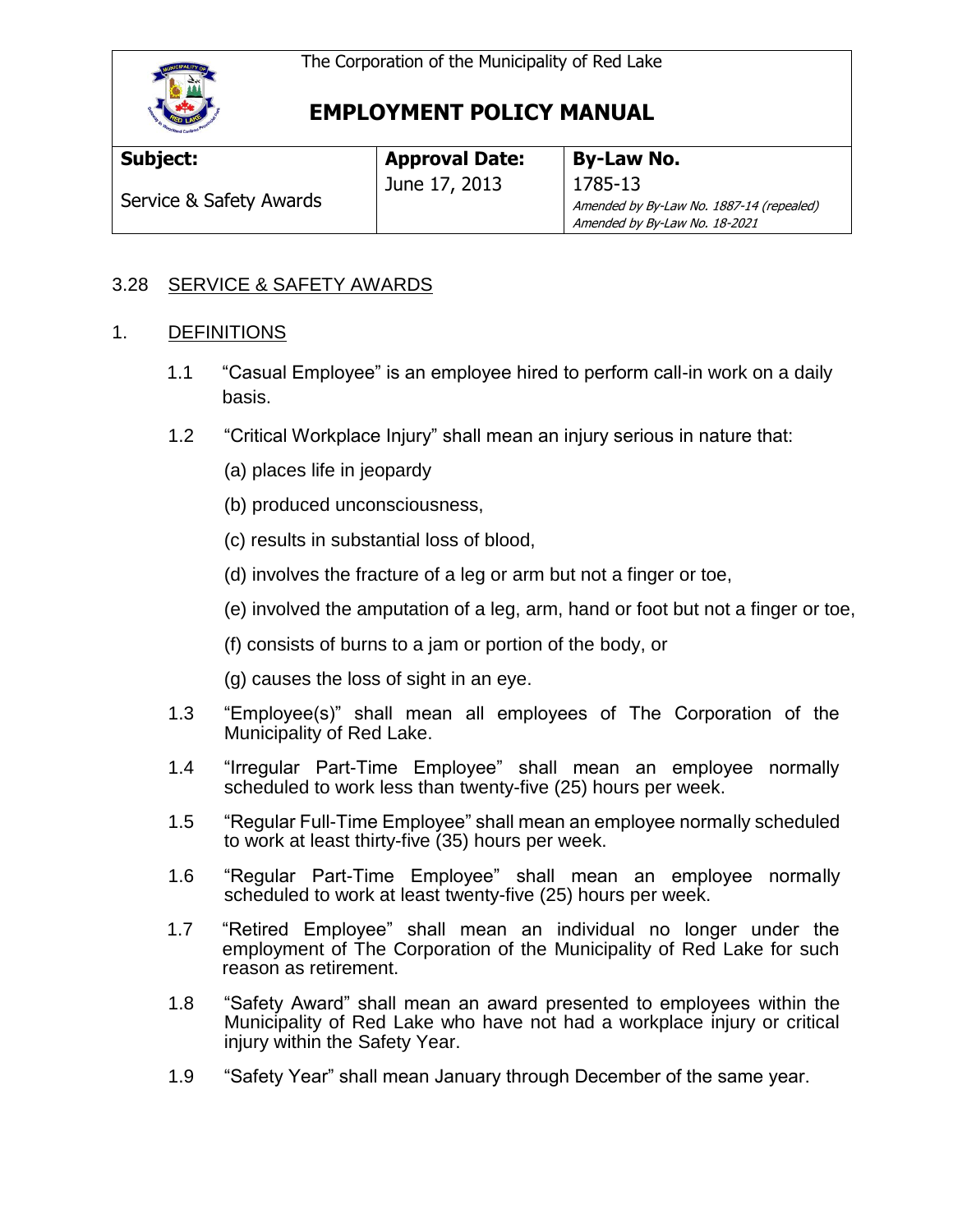The Corporation of the Municipality of Red Lake



## **EMPLOYMENT POLICY MANUAL**

| Subject:                | <b>Approval Date:</b> | <b>By-Law No.</b>                                                         |
|-------------------------|-----------------------|---------------------------------------------------------------------------|
| Service & Safety Awards | June 17, 2013         | 1785-13                                                                   |
|                         |                       | Amended by By-Law No. 1887-14 (repealed)<br>Amended by By-Law No. 18-2021 |

- 1.10 "Seasonal Employee" shall mean an employee hired to perform specified seasonal work for a specified person only; such as a Boat Operator or Arena Maintenance Operator.
- 1.11 "Service Award" shall mean recognition of years of service to the Municipality of Red Lake.
- 1.12 "Temporary Employee" shall mean an employee hired to work on a temporary basis for a pre-determined period of time.

### 2. SERVICE AWARDS - EMPLOYEE

- 2.1 Individual recognition awards shall apply to all affected employees.
- 2.2 Individual awards shall be based on the previous year's service as of December 31st.
- 2.3 Employees shall receive a service award after achieving the following employment milestones with the Municipality: 5 years, 10 years, 15 years, 20 years, 25 years, 30 years, and 35 years etc.
- 2.4 Employees shall receive a service award equal to \$10.00 for every year of service. The Municipality will supply the items available and employees shall select the service awards.
- 2.5 Employees receiving recognition for long service from various associations and organizations, of which The Corporation of the Municipality of Red Lake is affiliated, be authorized to travel to the destination where the award is to be presented and that all travel expenses be in accordance with the Municipality of Red Lake's Payment and Remuneration, Per Diems and Expenses By-Law for bargaining and non bargaining personnel.
- 2.6 Employees retiring from the Municipality will receive an award equal to \$40.00 for every year of service. These awards are eligible for all regular full time, regular part time, irregular, part time and seasonal employees.

#### 3. SAFETY AWARDS – EMPLOYEES

3.1 The Municipality would like to recognize the employees who go the extra mile where it pertains to Health and Safety in the workplace. There are many ways in which an employee can go above and beyond what is expected. This may include a suggestion or action that improves an established process, identification of potential hazards, encouragement and safety leadership in the field, and having a long incident free record.